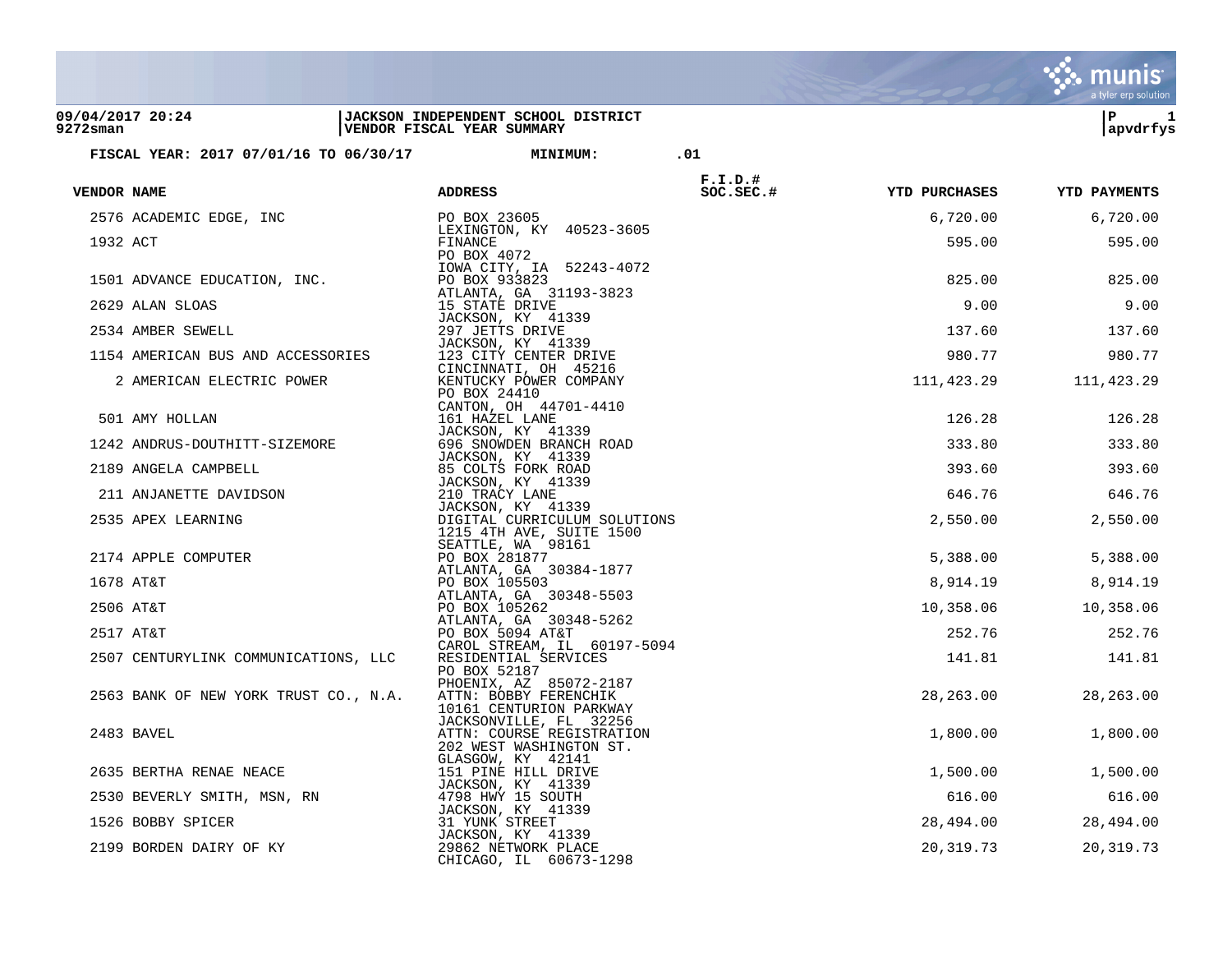| 09/04/2017 20:24<br>9272sman |                                                                                                                                                                                                                                                | JACKSON INDEPENDENT SCHOOL DISTRICT<br>VENDOR FISCAL YEAR SUMMARY |            |          | l P<br>apvdrfys        |
|------------------------------|------------------------------------------------------------------------------------------------------------------------------------------------------------------------------------------------------------------------------------------------|-------------------------------------------------------------------|------------|----------|------------------------|
|                              | FISCAL YEAR: 2017 07/01/16 TO 06/30/17 MINIMUM: 01                                                                                                                                                                                             |                                                                   |            |          |                        |
| VENDOR NAME                  | <b>ADDRESS</b>                                                                                                                                                                                                                                 |                                                                   | $F.I.D.$ # |          |                        |
|                              |                                                                                                                                                                                                                                                |                                                                   |            | 500.00   | 500.00                 |
|                              |                                                                                                                                                                                                                                                |                                                                   |            | 160.00   | 160.00                 |
|                              |                                                                                                                                                                                                                                                |                                                                   |            |          | 2,795.14 2,795.14      |
|                              |                                                                                                                                                                                                                                                |                                                                   |            | 200.00   | 200.00                 |
|                              | <b>ENDORMANE ADDRESS</b><br>SOC.<br>2634 BREAKOUT, INC PO BOX 280-696 OLD BETHPAGE RD<br>1594 BREATHITT CO 4-H COUNCILL<br>2010 BETHPAGE, NY 11804<br>460 BREATHITT COUNTY ADVOCATE JACKSON, KY 41339<br>2292 BREATHITT COUNTY ADVOCATE PO BOX |                                                                   |            | 51.00    | 51.00                  |
|                              |                                                                                                                                                                                                                                                |                                                                   |            |          | 7,074.00 7,074.00      |
|                              |                                                                                                                                                                                                                                                |                                                                   |            | 288.54   | 288.54                 |
|                              |                                                                                                                                                                                                                                                |                                                                   |            |          | 78.98 78.98            |
|                              |                                                                                                                                                                                                                                                |                                                                   |            |          | 12,512.00    12,512.00 |
|                              |                                                                                                                                                                                                                                                |                                                                   |            | 929.69   | 929.69                 |
|                              |                                                                                                                                                                                                                                                |                                                                   |            | 347.56   | 347.56                 |
|                              |                                                                                                                                                                                                                                                |                                                                   |            | 425.00   | 425.00                 |
|                              | 492 CECIL RILEY                                                                                                                                                                                                                                | CHICAGE, IL 60675-1515<br>958 QUICKSAND ROAD<br>JACKSON, KY 41339 |            |          | 169.80 169.80          |
|                              | 2384 CENTRAL KENTUCKY PSYCHOLOGICAL SERV 114 MAPLE STREET, SUITE 200                                                                                                                                                                           |                                                                   |            |          | 2,200.00 2,200.00      |
|                              |                                                                                                                                                                                                                                                |                                                                   |            |          | 1,106.95 1,106.95      |
|                              |                                                                                                                                                                                                                                                |                                                                   |            | 93.40    | 93.40                  |
|                              |                                                                                                                                                                                                                                                |                                                                   |            |          | 227.20 227.20          |
|                              | 958 CHARLES JEFFREY COOTS WINCHESTER, KY 40391<br>894 CHENOWETH LAW OFFICE<br>73 CHERI ARROWOOD JACKSON, KY 40342<br>655 CINGULAR WIRELESS<br>894 CHENOWETH LAW OFFICE<br>73 CHERI ARROWOOD 31 JOE LITTLE FORK<br>655 CINGULAR WIRELESS<br>8   |                                                                   |            |          | 2,781.51 2,781.51      |
|                              | 2164 CINTAS FIRE PROTECTION LOCKBOX 6365 PO BOX 636525                                                                                                                                                                                         | CAROL STREAM, IL 60197-6463<br>CINCINNATI, OH 45263-6525          |            |          | 1,672.27 1,672.27      |
|                              | 843 CITY OF JACKSON                                                                                                                                                                                                                            | ATTN:<br>333 BROADWAY                                             |            | 89.68    | 89.68                  |
|                              |                                                                                                                                                                                                                                                | JACKSON, KY 41339                                                 |            |          | 537.50 537.50          |
|                              |                                                                                                                                                                                                                                                |                                                                   |            |          | 3,810.00 3,810.00      |
|                              | 2259 COMMONWEALTH RISK SOLUTIONS LTD<br>2435 CONTRACT PAPER GROUP, INC.<br>2435 CONTRACT PAPER GROUP, INC.<br>2284 PAYSPHERE CIRCLE<br>2616 STEPHAN COREY HOSKINS<br>227 KY HWY 28<br>HAZARD, KY 10701                                         |                                                                   |            | 54.40    | 54.40                  |
|                              | 2015 D&P TEXT                                                                                                                                                                                                                                  | HAZARD, KY 40701<br>9750 HWY 707                                  |            | 1,259.00 | 1,259.00               |

 $\ddot{\ddot{\mathbf{w}}}$  munis

CATLETTSBURG, KY 41129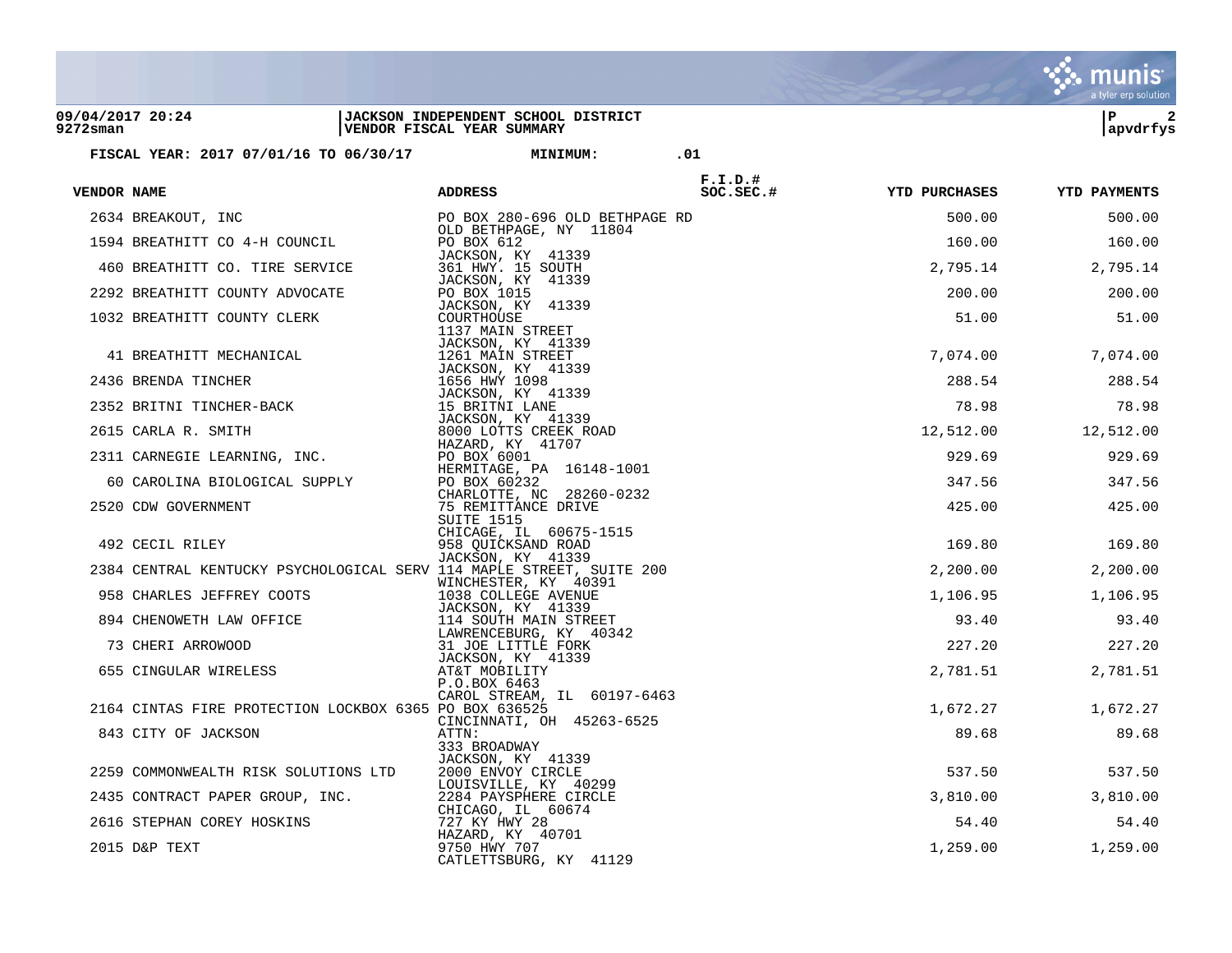|                              |                                                     |                                                                   |                         |                                   | a tyler erp solution |
|------------------------------|-----------------------------------------------------|-------------------------------------------------------------------|-------------------------|-----------------------------------|----------------------|
| 09/04/2017 20:24<br>9272sman |                                                     | JACKSON INDEPENDENT SCHOOL DISTRICT<br>VENDOR FISCAL YEAR SUMMARY |                         |                                   | lР<br>3<br>apvdrfys  |
|                              | FISCAL YEAR: 2017 07/01/16 TO 06/30/17              | <b>MINIMUM:</b>                                                   | .01                     |                                   |                      |
|                              |                                                     |                                                                   |                         |                                   |                      |
| VENDOR NAME                  |                                                     | <b>ADDRESS</b>                                                    | $F.I.D.$ #<br>SOC.SEC.# | <b>YTD PURCHASES YTD PAYMENTS</b> |                      |
|                              | 615 D-C ELEVATOR CO., INC.                          | 124 VENTURE COURT SUITE 1                                         |                         | 2,178.41                          | 2,178.41             |
|                              | 2055 DAVIDSON REPAIR & RADIATOR INC                 | LEXINGTON, KY 40511<br>2029 QUICKSAND ROAD                        |                         |                                   | 12,512.02 12,512.02  |
|                              | 674 DEPENDABLE DATA INC                             | JACKSON, KY 41339<br>506 GREENWAY DRIVE                           |                         | 405.20                            | 405.20               |
|                              | 2617 DISCOUNT PLAYGROUND SUPPLIES                   | LONDON, KY 40741<br>3113 VAN AKEN BLVD                            |                         | 1,139.70                          | 1,139.70             |
|                              | 2485 DRUG TESTING CENTERS OF AMERICA                | CLEVELAND, OH 44120<br>100 LEE STREET WEST                        |                         | 120.00                            | 120.00               |
|                              | 436 EAST KENTUCKY CHEMICAL, INC.                    | CHARLESTON, WV 25302<br>PO BOX 2199                               |                         | 4,225.74                          | 4,225.74             |
|                              |                                                     | 4465 EAST SHELBIANA ROAD<br>PIKEVILLE, KY 41502                   |                         |                                   |                      |
|                              | 2367 EAST REGION ASSOCIATION OF TECHNOLO PO BOX 949 | ATTN. HAROLD D. MORGAN                                            |                         | 75.00                             | 75.00                |
|                              | 2509 EDMENTUM                                       | HYDEN, KY 41749<br>N.W. 7504                                      |                         | 1,520.00                          | 1,520.00             |
|                              |                                                     | PO BOX 1450<br>MINNEAPOLIS, MN 55485-7504                         |                         |                                   |                      |
|                              | 2571 ePREP, INC.                                    | 340 WALL STREET                                                   |                         | 1,485.00                          | 1,485.00             |
|                              | 556 ETA hand2mind                                   | PRINCETON, NJ 08540<br>6642 EAGLE WAY                             |                         | 71.44                             | 71.44                |
|                              | 2641 EXTREME NETWORK                                | CHICAGO, IL 60678-1066<br>DEPT. LA 21921                          |                         | 3,320.21                          | 3,320.21             |
|                              | 132 FIRST NATIONAL BANK                             | PASADENA, CA 91185-1921<br>P.O. BOX 640                           |                         | 73,573.00                         | 73,573.00            |
|                              | 1681 WEX BANK                                       | JACKSON, KY 41339<br>WEX FLEET UNIVERSAL                          |                         | 171.34                            | 171.34               |
|                              |                                                     | PO BOX 6293<br>CAROL STREAM, IL 60197-6293                        |                         |                                   |                      |
|                              | 2229 FOLLETT SCHOOL SOLUTIONS, INC                  | 91826 COLLECTION CENTER DRIVE<br>CHICAGO, IL 60693-0918           |                         | 2,675.19                          | 2,675.19             |
|                              | 2623 FRONTLINE EDUCATION                            | 1400 ATWATER DRIVE<br>MALVERN, PA 19355                           |                         | 367.00                            | 367.00               |
|                              | 2612 FRONTLINE TECHNOLOGIES GROUP                   | 1400 ATWATER DRIVE                                                |                         | 466.00                            | 466.00               |
|                              | 851 FRYSCKY, INC.                                   | MALVERN, PA 19255<br>2220 NICHOLASVILLE ROAD                      |                         | 235.00                            | 235.00               |
|                              | 146 Al J. SCHNEIDER COMPANY                         | LEXINGTON, KY 40503<br>325 W. MAIN STREET SUITE 1800              |                         | 565.60                            | 565.60               |
|                              |                                                     | GALT HOUSE EAST<br>LOUISVILLE, KY 40202                           |                         |                                   |                      |
|                              | 2595 GAME ON                                        | 100 HWY 15 SOUTH, STE 156<br>JACKSON, KY 41339                    |                         | 665.00                            | 665.00               |
|                              | 1335 GLOBAL COMPUTER SUPPLIES                       | 29833 NETWORK PLACE<br>CHICAGO, IL 60673-1298                     |                         | 1,053.75                          | 1,053.75             |
|                              | 1818 GORDON FOOD SERVICE, INC.                      | PO BOX 88029<br>CHICAGO, IL 60680-1029                            |                         | 170,556.31                        | 170,556.31           |
|                              | 1589 GRETHEL JONES                                  | 103 FALLEN ROCK RD<br>JACKSON, KY 41339                           |                         | 281.60                            | 281.60               |
|                              | 614 GRIFFITH PLUMBING & HEATING                     | 338 BROADWAY                                                      |                         | 19,745.29                         | 19,745.29            |
|                              | 2607 HALEY HALL                                     | JACKSON, KY 41339<br>206 FRAMES BRANCH RD                         |                         | 160.88                            | 160.88               |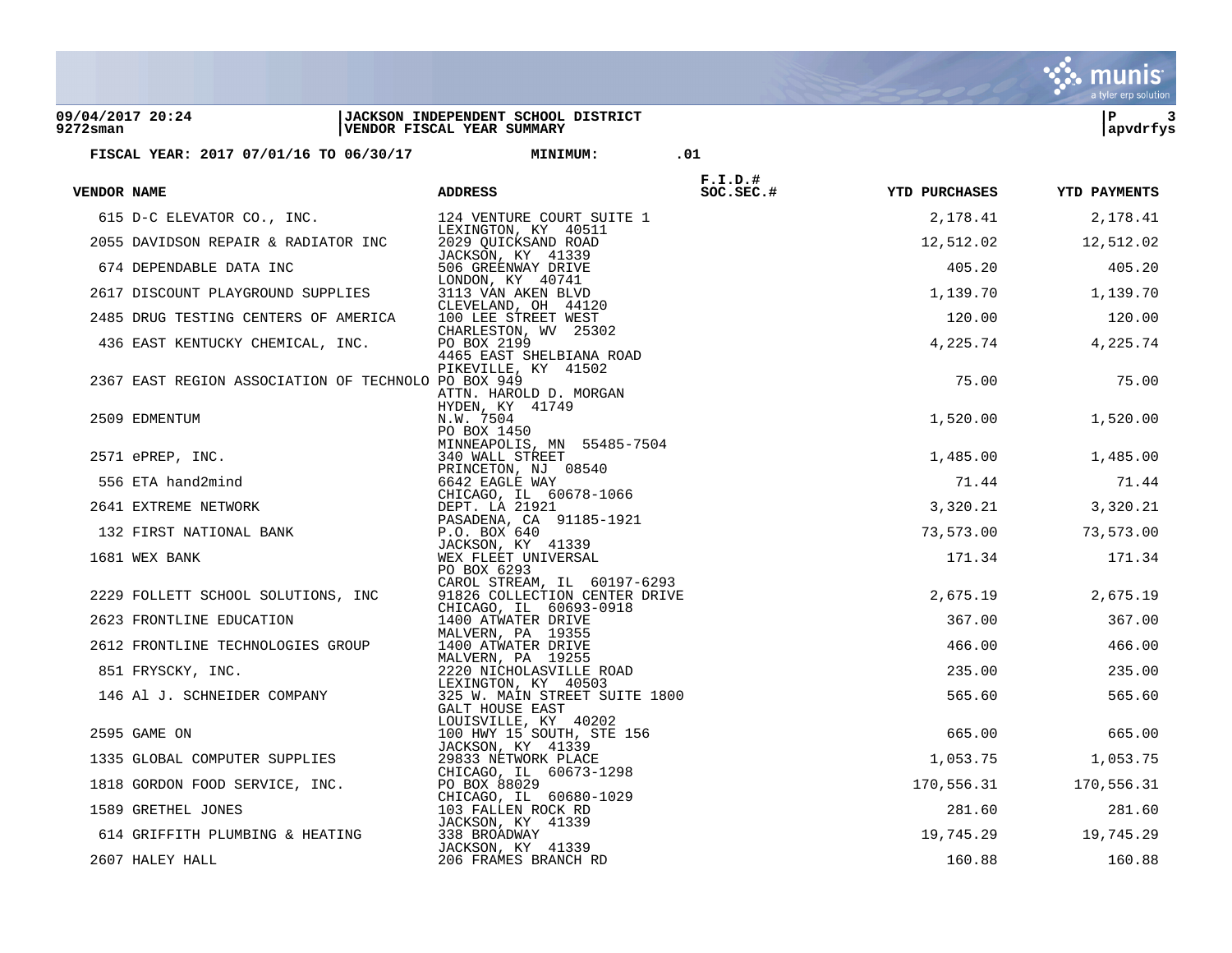|                                 |                                                            |                                                                                                               |                         |                      | <b>munis</b><br>a tyler erp solution |
|---------------------------------|------------------------------------------------------------|---------------------------------------------------------------------------------------------------------------|-------------------------|----------------------|--------------------------------------|
| 09/04/2017 20:24<br>$9272$ sman |                                                            | <b>JACKSON INDEPENDENT SCHOOL DISTRICT</b><br>VENDOR FISCAL YEAR SUMMARY                                      |                         |                      | ΙP<br>4<br>apvdrfys                  |
|                                 | FISCAL YEAR: 2017 07/01/16 TO 06/30/17                     | <b>MINIMUM:</b>                                                                                               | .01                     |                      |                                      |
| <b>VENDOR NAME</b>              |                                                            | <b>ADDRESS</b>                                                                                                | $F.I.D.$ #<br>SOC.SEC.# | <b>YTD PURCHASES</b> | <b>YTD PAYMENTS</b>                  |
|                                 | 2499 HAWKES LEARNING SYSTEMS                               | CLAY CITY, KY 40312<br>546 LONG POINT ROAD<br>MT. PLEASANT, SC 29464                                          |                         | 1,277.93             | 1,277.93                             |
|                                 | 1322 HAZARD COMMUNITY COLLEGE                              | ONE COMMUNITY DRIVE                                                                                           |                         | 2,364.56             | 2,364.56                             |
|                                 | 1684 HILLYARD                                              | HAZARD, KY 41701<br>PO BOX 802275                                                                             |                         | 5,945.01             | 5,945.01                             |
|                                 | 2502 HPS, LLC                                              | KANSAS CITY, MO 64180-2275<br>3275 N. M-37 HIGHWAY<br>PO BOX 247                                              |                         | 1,542.46             | 1,542.46                             |
|                                 | 2552 HUNTINGTON NATIONAL BANK                              | MIDDLEVILLE, MI 49333-0247<br>ATTN: CHERI SCOTT GERICA<br>525 VINE STREET, 14TH FLOOR<br>CINCINNATI, OH 45202 |                         | 30,605.10            | 30,605.10                            |
|                                 | 40 HUTCH AUTOMOTIVE                                        | 615 HWY 15 NORTH                                                                                              |                         | 282.71               | 282.71                               |
|                                 | 2514 IGA JACKSON                                           | JACKSON, KY 41339<br>1550 HWY 15 SOUTH<br>JACKSON VILLAGE SHOPPING CTR.                                       |                         | 484.69               | 484.69                               |
|                                 | 2302 INFINITE CAMPUS                                       | JACKSON, KY 41339<br>NW 6022<br>PO BOX 1450                                                                   |                         | 900.00               | 900.00                               |
|                                 | 2572 INTERSTATE BILLING SERVICE, INC.                      | MINNEAPOLIS, MN 55485-6022<br>PO BOX 2208<br>DECATUR, AL 35609-2208                                           |                         | 3,270.63             | 3,270.63                             |
|                                 | 2636 ISHMAEL DUANE NEACE                                   | 151 PINE HILL DRIVE                                                                                           |                         | 4,000.00             | 4,000.00                             |
|                                 | 1391 J.C. SEWELL                                           | JACKSON, KY 41339<br>1210 CHERRY STREET                                                                       |                         | 64.00                | 64.00                                |
|                                 | 191 JACKSON CITY SCHOOLS ACTIVITY FUND 940 HIGHLAND AVENUE | JACKSON, KY 41339<br>JACKSON, KY 41339                                                                        |                         | 647.50               | 647.50                               |
|                                 | 450 JACKSON CITY YEARBOOK FUND                             | 940 HIGHLAND AVENUE                                                                                           |                         | 200.00               | 200.00                               |
|                                 | 194 JACKSON ELECTRIC SUPPLY                                | JACKSON, KY 41339<br>1273 MAIN STREET                                                                         |                         | 822.86               | 822.86                               |
|                                 | 198 JACKSON MUNICIPAL WATERWORKS                           | JACKSON, KY 41339<br>333 BROADWAY                                                                             |                         | 19,018.96            | 19,018.96                            |
|                                 | 1039 JACKSON PHYSICAL THERAPY                              | JACKSON, KY 41339<br>JAMCO OF KY, INC                                                                         |                         | 3,219.00             | 3,219.00                             |
|                                 | 802 JACKSON TIMES - VOICE                                  | PO BOX 803<br>JACKSON, KY 41339<br>PO BOX 999                                                                 |                         | 3,388.25             | 3,388.25                             |
|                                 | 199 JACKSON TRUE VALUE HARDWARE                            | JACKSON, KY 41339<br>726 KY HYW 15 NORTH                                                                      |                         | 4,195.06             | 4,195.06                             |
|                                 | 201 JACKSON WHOLESALE COMPANY                              | JACKSON, KY 41339<br>ARMORY DRIVE<br>P.O. BOX 634                                                             |                         | 154.13               | 154.13                               |
|                                 | 2627 JACOB HADDIX                                          | JACKSON, KY 41339-0634<br>PO BOX 188                                                                          |                         | 2,000.00             | 2,000.00                             |
|                                 | 1947 JAMES ELMO COMBS                                      | VANCLEVE, KY 14385<br>56 HAYS AVENUE                                                                          |                         | 184.96               | 184.96                               |
|                                 | 1784 JAMES YOUNT                                           | JACKSON, KY 41339<br>966 HIGHLAND AVE<br>JACKSON, KY 41339                                                    |                         | 1,427.90             | 1,427.90                             |
|                                 | 2176 JAMON HALVAKSZ                                        | 521 DOGWOOD LANE                                                                                              |                         | 925.00               | 925.00                               |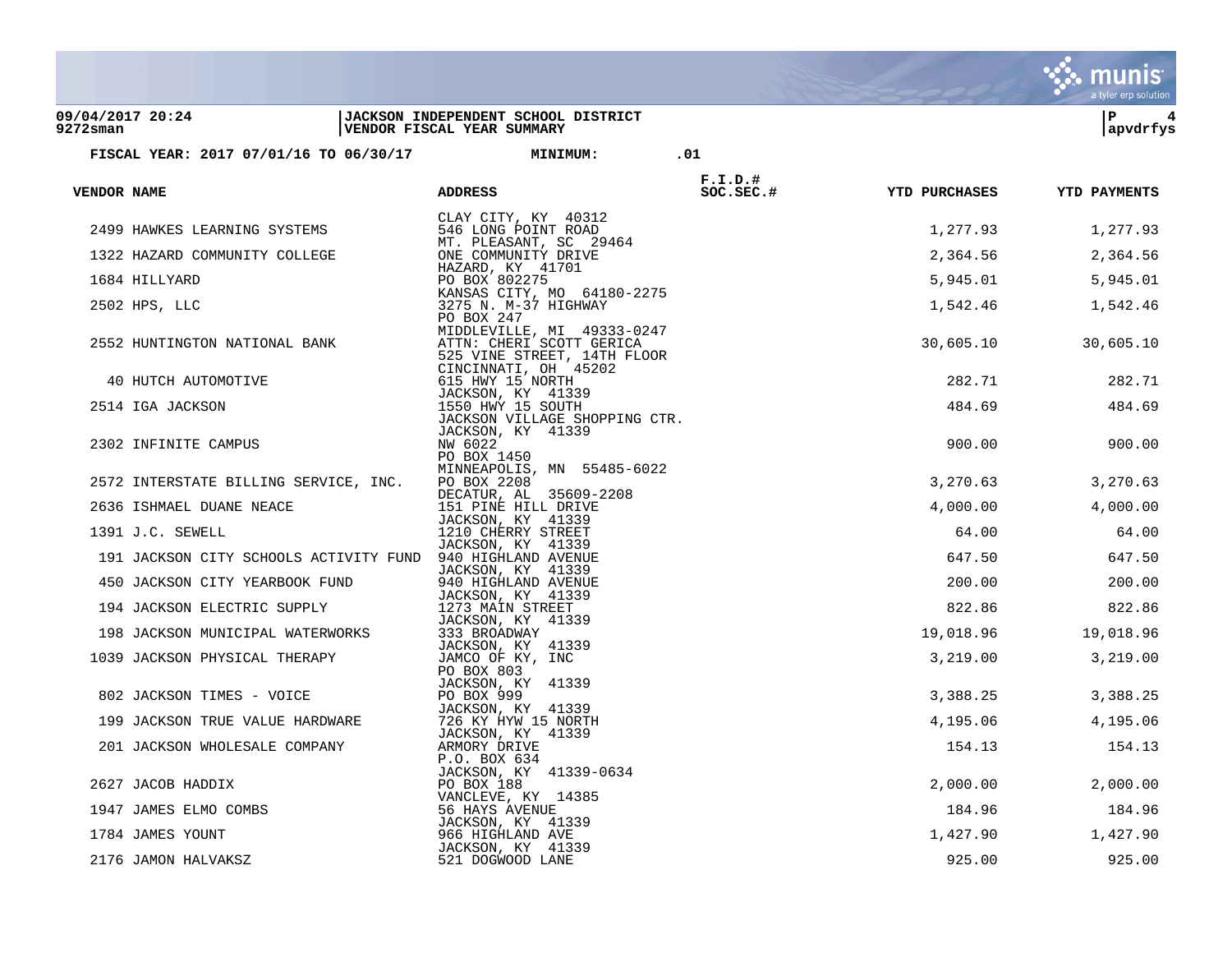|                                 |                                                                    |                                                                   |                           |                      | a tyler erp solution |
|---------------------------------|--------------------------------------------------------------------|-------------------------------------------------------------------|---------------------------|----------------------|----------------------|
| 09/04/2017 20:24<br>$9272$ sman |                                                                    | JACKSON INDEPENDENT SCHOOL DISTRICT<br>VENDOR FISCAL YEAR SUMMARY |                           |                      | ΙP<br>5<br>apvdrfys  |
|                                 | FISCAL YEAR: 2017 07/01/16 TO 06/30/17                             | <b>MINIMUM:</b>                                                   | .01                       |                      |                      |
|                                 |                                                                    |                                                                   |                           |                      |                      |
| <b>VENDOR NAME</b>              |                                                                    | <b>ADDRESS</b>                                                    | $F.I.D.$ #<br>$SC.SEC.$ # | <b>YTD PURCHASES</b> | <b>YTD PAYMENTS</b>  |
|                                 | 2539 JAXON FLOWERS                                                 | JACKSON, KY 41339<br>100 KY HWY 15 S, SUITE 110                   |                           | 550.99               | 550.99               |
|                                 | 2344 JEFFREY A. COOTS                                              | JACKSON, KY 41339<br>15272 HWY 1110                               |                           | 19.20                | 19.20                |
|                                 | 1145 JEFFREY CLAIR                                                 | JACKSON, KY 41339<br>85 SEMINOLE DRIVE                            |                           | 316.80               | 316.80               |
|                                 | 1916 JERRI LITTLE                                                  | JACKSON, KY 41339<br>7582 HWY 541                                 |                           | 600.00               | 600.00               |
|                                 |                                                                    | JACKSON, KY 41339                                                 |                           |                      |                      |
|                                 | 2609 JERRY ALLEN                                                   | 179 BRISTOL LANE<br>MT. STERLING, KY 40353                        |                           | 246.40               | 246.40               |
|                                 | 1008 JESSICA BOWLING                                               | 2648 QUICKSAND ROAD<br>JACKSON, KY 41339                          |                           | 269.12               | 269.12               |
|                                 | 215 JIFFY MART                                                     | P.O. BOX 963                                                      |                           | 1,218.02             | 1,218.02             |
|                                 | 218 JOHN HENSON                                                    | JACKSON, KY 41339<br>P.O. BOX 24                                  |                           | 50.00                | 50.00                |
|                                 | 2474 JOHN W. TURNER                                                | LOST CREEK, KY 41348<br>80 PARSON DRIVE                           |                           | 4,004.00             | 4,004.00             |
|                                 | 1989 JONES SCHOOL SUPPLY CO, INC                                   | JACKSON, KY 41339<br>PO BOX 7008                                  |                           | 90.20                | 90.20                |
|                                 |                                                                    | COLUMBIA, SC 29202-7008                                           |                           |                      |                      |
|                                 | 2638 JOSTENS                                                       | 21336 NETWORK PLACE<br>CHICAGO, IL 60673-1213                     |                           | 614.64               | 614.64               |
|                                 | 672 KAAC, INC.                                                     | 113 CONSUMER LANE<br>FRANKFORT, KY 40601                          |                           | 1,140.00             | 1,140.00             |
|                                 | 2594 KAITLIN PENNINGTON                                            | 385 KINGS RIDGE ROAD                                              |                           | 800.00               | 800.00               |
|                                 | 225 KASA                                                           | JACKSON, KY 41339<br>87 C. MICHAEL DAVENPORT BLVD.                |                           | 2,315.96             | 2,315.96             |
|                                 | 567 KASC                                                           | FRANKFORT, KY 40601<br>P.O. BOX 784                               |                           | 550.00               | 550.00               |
|                                 | 227 KASS                                                           | DANVILLE, KY 40423-0784<br>2331 FORTUNE DRIVE, STE 285            |                           | 1,000.00             | 1,000.00             |
|                                 |                                                                    | LEXINGTON, KY 40509                                               |                           |                      |                      |
|                                 | 229 KEDC                                                           | 904 WEST ROSE ROAD<br>ASHLAND, KY 41102-7104                      |                           | 781.09               | 781.09               |
|                                 | 2639 KELSEY JOHNSON                                                | 150 SILVER MAPLE LANE                                             |                           | 10.00                | 10.00                |
|                                 | 2603 KENTUCKY EMPLOYERS' MUTUAL INSURANC PAYMENT PROCESSING CENTER | STANTON, KY 40380<br>P.O. BOX 12500                               |                           | 20,722.20            | 20,722.20            |
|                                 | 2632 KENA MULLINS                                                  | LEXINGTON, KY 40583-2500<br>566 RAILROAD STREET                   |                           | 108.80               | 108.80               |
|                                 | 2285 KENTUCKY CENTER FOR MATHEMATICS                               | JACKSON, KY 41339                                                 |                           |                      |                      |
|                                 |                                                                    | NORTHERN KENTUCKY UNIVERSITY<br>90 CAMPBELL DRIVE, CA 220         |                           | 525.00               | 525.00               |
|                                 | 662 KENTUCKY CRYSTAL WATER COMPANY                                 | HIGHLAND HEIGHTS, KY 41099<br>PO BOX 160                          |                           | 31.00                | 31.00                |
|                                 | 441 KENTUCKY SCHOOL BOARDS ASSOCIATION                             | ASHCAMP, KY 41512-0160<br>QUARTERLY UNEMPLOYMENT REPORT           |                           | 4,220.52             | 4,220.52             |
|                                 |                                                                    | 260 DEMOCRAT DRIVE                                                |                           |                      |                      |
|                                 | 238 KENTUCKY STATE TREASURER                                       | FRANKFORT, KY 40601<br>STATE WITHHOLDING<br>FRANKFORT, KY 40601   |                           | 338.79               | 338.79               |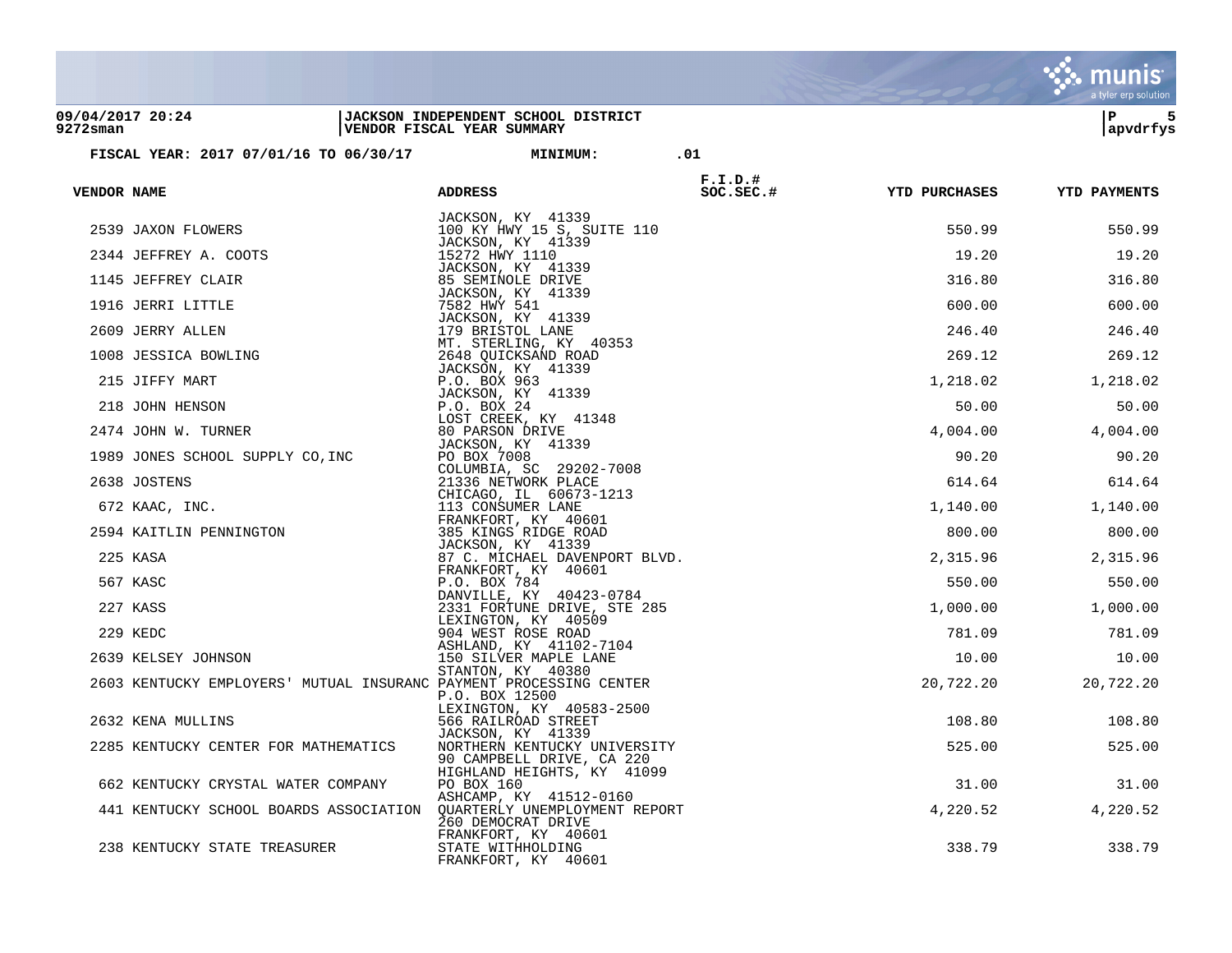|             |                                                            |                                                                                    |            |                      | a tyler erp solution |
|-------------|------------------------------------------------------------|------------------------------------------------------------------------------------|------------|----------------------|----------------------|
| $9272$ sman | 09/04/2017 20:24                                           | JACKSON INDEPENDENT SCHOOL DISTRICT<br>VENDOR FISCAL YEAR SUMMARY                  |            |                      | ∣P<br>6<br>apvdrfys  |
|             | FISCAL YEAR: 2017 07/01/16 TO 06/30/17                     | <b>MINIMUM:</b>                                                                    | .01        |                      |                      |
|             |                                                            |                                                                                    | $F.I.D.$ # |                      |                      |
| VENDOR NAME |                                                            | <b>ADDRESS</b>                                                                     | SOC.SEC.#  | <b>YTD PURCHASES</b> | <b>YTD PAYMENTS</b>  |
|             | 239 KENTUCKY STATE TREASURER                               | KY TEACHERS RETIREMENT<br>479 VERSAILLES ROAD<br>FRANKFORT, KY 40601-3800          |            | 1,225.94             | 1,225.94             |
|             | 241 KENTUCKY STATE TREASURER                               | KENTUCKY STATE POLICE<br>CRIMINAL ID & RECORDS BRANCH<br>FRANKFORT, KY 40601       |            | 1,300.00             | 1,300.00             |
|             | 478 KENTUCKY STATE TREASURER                               | ELEVATOR INSPECTION<br>101 SEA HERO ROAD, SUITE 100<br>FRANKFORT, KY 40601-5405    |            | 100.00               | 100.00               |
|             | 2044 KENTUCKY STATE TREASURER                              | FINANCIAL MANAGEMENT BRANCH<br>2ND FLOOR, 501 HIGH ST<br>FRANKFORT, KY 40601       |            | 1.00                 | 1.00                 |
|             | 1642 Kentucky State Treasurer                              | 2113 Capital Plaza Tower<br>500 Mero St.<br>Frankfort, KY 40061                    |            | 20.00                | 20.00                |
|             | 243 KET                                                    | 600 COOPER DRIVE                                                                   |            | 575.00               | 575.00               |
|             | 338 KIM RILEY                                              | LEXINGTON, KY 40502<br>958 OUICKSAND ROAD                                          |            | 214.40               | 214.40               |
|             | 2637 KY RIVER AREA DEVELOPMENT DISTRICT 941 N. MAIN STREET | JACKSON, KY 41339                                                                  |            | 25.00                | 25.00                |
|             | 1673 KENTUCKY SCHOOL BOARDS ASSOCIATION 260 DEMOCRAT DRIVE | HAZARD, KY 41701                                                                   |            | 8,871.97             | 8,871.97             |
|             | 2618 KSBIT-PROPERTY & LIABILITY                            | FRANKFORT, KY 40601<br>10400 LINN STATION RD, STE 211<br>LOUISVILLE, KY 40223-3839 |            | 2,500.00             | 2,500.00             |
|             | 2086 KENTUCKY SCHOOL NUTRITION ASSOCIATI C/O MARTY FLYNN   | 305 CRILLON DRIVE<br>LEXINGTON, KY 40503                                           |            | 120.00               | 120.00               |
|             | 2624 KENTUCKY SCIENCE TEACHER'S ASSOCIAT PO BOX 23918      |                                                                                    |            | 350.00               | 350.00               |
|             | 247 KVEC                                                   | LEXINGTON, KY 40523-3918<br>412 ROY CAMPBELL DRIVE                                 |            | 1,900.00             | 1,900.00             |
|             | 2590 KY FRONTIER GAS                                       | HAZARD, KY 41701<br>PO BOX 408                                                     |            | 2,529.29             | 2,529.29             |
|             | 252 KY. SCIENCE & TECH. COUNCIL                            | PRESTONSBURG, KY 41653<br>P. O. BOX 1049                                           |            | 7,155.00             | 7,155.00             |
|             | 2353 KYSTE                                                 | LEXINGTON, KY 40588-1049<br>C/OTOTAL MEETING CONCEPTS, LLC<br>PO BOX 13986         |            | 204.00               | 204.00               |
|             | 1739 LEARNING RESOURCES, INC                               | TALLAHASSEE, FL 32317<br>6641 EAGLE WAY                                            |            | 279.89               | 279.89               |
|             | 258 HCTC/LEES COLLEGE CAMPUS                               | CHICAGO, IL 60678-1066<br>ATTN BUSINESS OFFICE<br>601 JEFFERSON AVE.               |            | 7,422.64             | 7,422.64             |
|             | 2622 KASANDRA LENAE STACY                                  | JACKSON, KY 41339<br>PO BOX 2                                                      |            | 2,000.00             | 2,000.00             |
|             | 2529 LIBERTY MUTUAL INSURANCE                              | LOST CREEK, KY 41348<br>PO BOX 2051                                                |            | 32,829.00            | 32,829.00            |
|             | 2604 LITE THE NITE TECHNOLOGIES, LLC                       | KEENE, NH 03431-7051<br>2706 DEWITT STREET                                         |            | 3,097.00             | 3,097.00             |
|             | 2605 LOG CABIN PRINTING                                    | FLATWOODS, KY 41139<br>5028 HWY 15 S<br>JACKSON, KY 41339                          |            | 1,760.00             | 1,760.00             |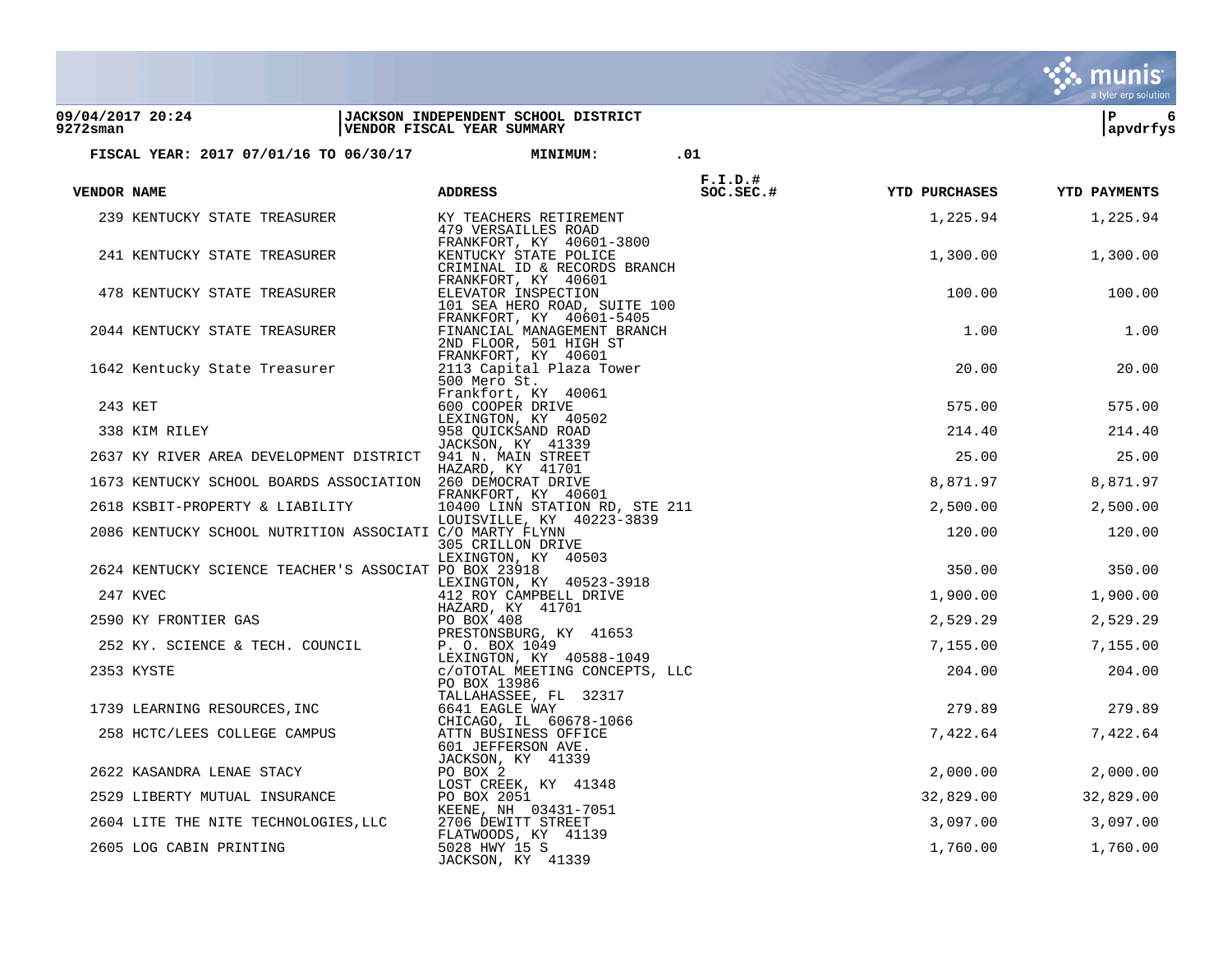|                                        |                                                                                 |                         |                      | a tyler erp solution |
|----------------------------------------|---------------------------------------------------------------------------------|-------------------------|----------------------|----------------------|
| 09/04/2017 20:24<br>$9272$ sman        | JACKSON INDEPENDENT SCHOOL DISTRICT<br>VENDOR FISCAL YEAR SUMMARY               |                         |                      | ΙP<br>7<br>apvdrfys  |
|                                        |                                                                                 |                         |                      |                      |
| FISCAL YEAR: 2017 07/01/16 TO 06/30/17 | <b>MINIMUM:</b>                                                                 | .01                     |                      |                      |
| VENDOR NAME                            | <b>ADDRESS</b>                                                                  | $F.I.D.$ #<br>SOC.SEC.# | <b>YTD PURCHASES</b> | <b>YTD PAYMENTS</b>  |
| 1856 LUCY LOVELY                       | 466 COLTS FORK ROAD                                                             |                         | 140.40               | 140.40               |
| 2621 MASTERY PREP                      | JACKSON, KY 41339<br>7117 FLORIDA BLVD                                          |                         | 2,461.71             | 2,461.71             |
| 2630 MAZANEC, RASKINM & RYDER CO., LPA | BATON ROUGE, LA 70806<br>ATTN: ACCOUNTS RECEIVABLE<br>34305 SOLON ROAD, STE.100 |                         | 1,200.00             | 1,200.00             |
| 2608 MEGAN BYERS                       | SOLON, OH 44139<br>137 HWY 498                                                  |                         | 60.80                | 60.80                |
| 1626 MELISSA HENSON LITTLE             | BEATTYVILLE, KY 41311<br>100 SHERMAN DRIVE                                      |                         | 633.60               | 633.60               |
| 1894 MELISSA ROARK                     | JACKSON, KY 41339<br>87 KY HWY 542                                              |                         | 60.80                | 60.80                |
| 1890 MILLER'S AMISH BAKERY             | GUAGE, KY 41339<br>PO BOX 952                                                   |                         | 187.50               | 187.50               |
| 1087 MITCHELL CLAIR                    | JACKSON, KY 41339<br>50 SEMINOLE DRIVE                                          |                         | 125.00               | 125.00               |
| 2610 MOBY MAX                          | JACKSON, KY 41339<br>PO BOX 392385                                              |                         | 1,887.30             | 1,887.30             |
| 2487 NORTHWEST EVALUATION ASSOCIATION  | PITTSBURG, PA 15251<br>121 NW EVERETT STREET                                    |                         | 6,400.00             | 6,400.00             |
| 498 OFFICE DEPOT                       | PORTLAND, OR 97209<br>PO BOX 633211                                             |                         | 2,592.02             | 2,592.02             |
| 2312 ONE CALL NOW                      | CINCINNATI, OH 45263-3211<br>6450 POE AVENUE, SUITE 500                         |                         | 579.60               | 579.60               |
|                                        | DAYTON, OH 45414                                                                |                         |                      |                      |
| 300 ORKIN EXTERMINATING CO., INC.      | 225 TOLLAGE CREEK ROAD<br>PIKEVILLE, KY 41501                                   |                         | 1,646.53             | 1,646.53             |
| 2104 ORKIN, INC                        | PO BOX 660294<br>DALLAS, TX 75266-0294                                          |                         | 228.10               | 228.10               |
| 2144 OWSLEY CO. BOARD OF EDUCATION     | ATTN: TISHA THOMAS, ACCT. CLERK<br>14 OLD KY 11                                 |                         | 150.00               | 150.00               |
| 301 PACIFIC BUILDING SUPPLY            | BOONEVILLE, KY 41314<br>P.O. BOX 926                                            |                         | 221.94               | 221.94               |
| 2463 PAMELA K. WATTS                   | JACKSON, KY 41339<br>PO BOX 445<br>QUICKSAND ROAD                               |                         | 53.12                | 53.12                |
| 1478 PARENT-TEACHER STORE              | JACKSON, KY 41339<br>P.O. BOX 51725                                             |                         | 796.79               | 796.79               |
| 1858 PATRICIA ROBINSON                 | BOWLING GREEN, KY 42102<br>109 ROARK BRANCH                                     |                         | 279.04               | 279.04               |
| 2516 PAULA T. MILLER                   | JACKSON, KY 41339<br>29 STATE DRIVE                                             |                         | 169.60               | 169.60               |
| 1263 PEARSON EDUCATION                 | JACKSON, KY 41339<br>PO BOX 409496                                              |                         | 11.97                | 11.97                |
| 2611 PERSONAL COMPUTER SYSTEMS, INC    | ATLANTA, GA 30384-9496<br>PO BOX 69                                             |                         | 1,490.00             | 1,490.00             |
| 1411 PIKE COUNTY SCHOOL SYSTEM         | LOUISVILLE, TN 37777-0069<br>TITLE I PROGRAM<br>316 S. MAYO TRAIL               |                         | 150.00               | 150.00               |
| 312 PITNEY BOWES                       | PIKEVILLE, KY 41501<br>PO BOX 371887<br>PITTSBURG, PA 15250-7887                |                         | 3,152.38             | 3,152.38             |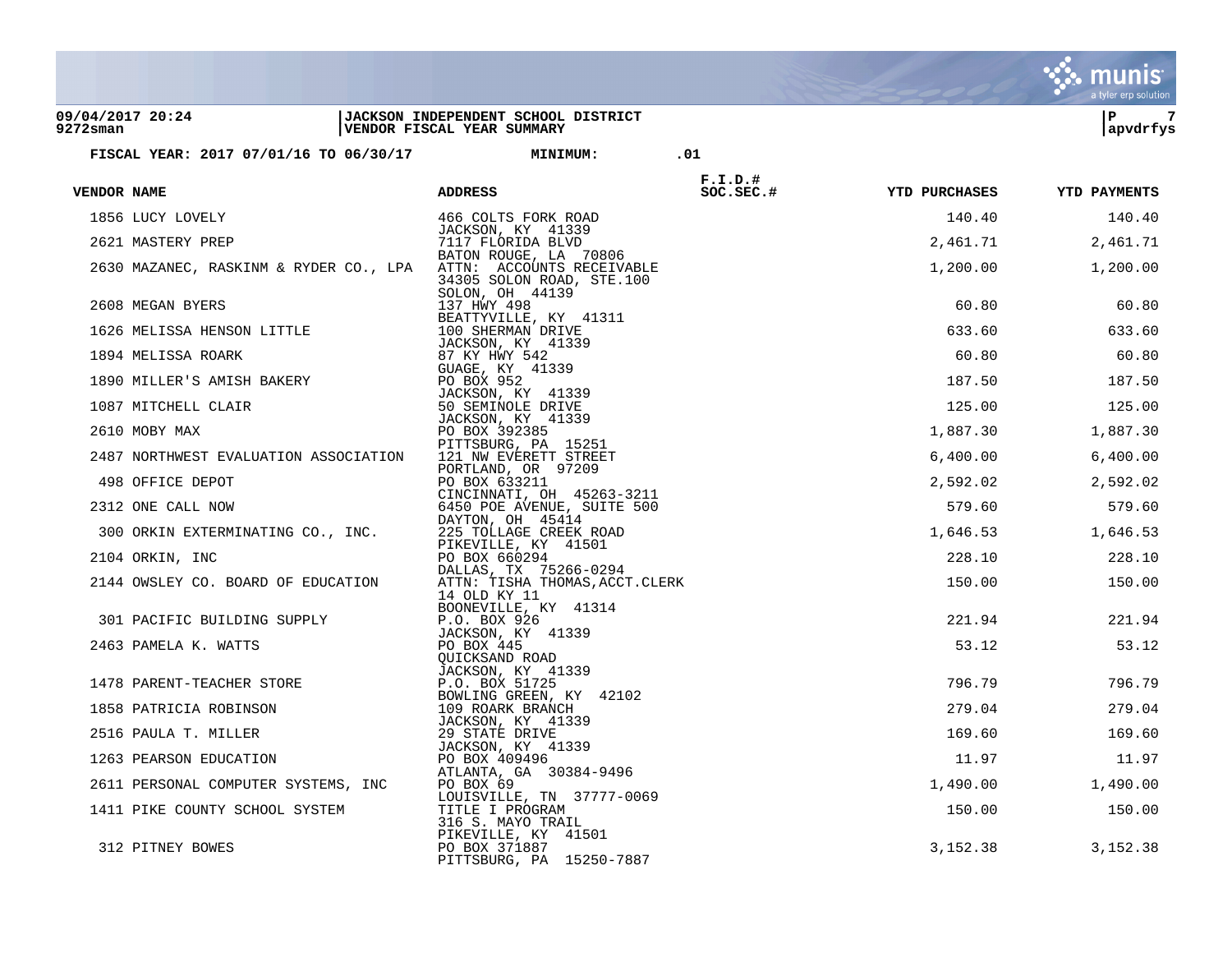|                                 |                                                                                                                                                                                                                                                   |                                                                                                                                                                                                            |                        |                            | a tyler erp solution |
|---------------------------------|---------------------------------------------------------------------------------------------------------------------------------------------------------------------------------------------------------------------------------------------------|------------------------------------------------------------------------------------------------------------------------------------------------------------------------------------------------------------|------------------------|----------------------------|----------------------|
| 09/04/2017 20:24<br>$9272$ sman |                                                                                                                                                                                                                                                   | JACKSON INDEPENDENT SCHOOL DISTRICT<br>VENDOR FISCAL YEAR SUMMARY                                                                                                                                          |                        |                            | 8<br>∣P<br>apvdrfys  |
|                                 | FISCAL YEAR: 2017 07/01/16 TO 06/30/17                                                                                                                                                                                                            | <b>MINIMUM:</b>                                                                                                                                                                                            | .01                    |                            |                      |
| VENDOR NAME                     |                                                                                                                                                                                                                                                   | <b>ADDRESS</b>                                                                                                                                                                                             | $F.I.D.$ #<br>SC.SEC.# | YTD PURCHASES YTD PAYMENTS |                      |
|                                 | 1707 PITNEY BOWES                                                                                                                                                                                                                                 | PO BOX 371896                                                                                                                                                                                              |                        | 122.38                     | 122.38               |
|                                 |                                                                                                                                                                                                                                                   | PITTSBURGH, PA 15250-7896                                                                                                                                                                                  |                        | 10,660.83                  | 10,660.83            |
|                                 |                                                                                                                                                                                                                                                   |                                                                                                                                                                                                            |                        | 4,179.40                   | 4,179.40             |
|                                 |                                                                                                                                                                                                                                                   | 12192 COLLECTION CENTER DRIVE                                                                                                                                                                              |                        | 315.00                     | 315.00               |
|                                 |                                                                                                                                                                                                                                                   |                                                                                                                                                                                                            |                        | 1,852.70                   | 1,852.70             |
|                                 |                                                                                                                                                                                                                                                   |                                                                                                                                                                                                            |                        | 9,934.76                   | 9,934.76             |
|                                 |                                                                                                                                                                                                                                                   |                                                                                                                                                                                                            |                        | 19.20                      | 19.20                |
|                                 |                                                                                                                                                                                                                                                   |                                                                                                                                                                                                            |                        | 153.61                     |                      |
|                                 |                                                                                                                                                                                                                                                   |                                                                                                                                                                                                            |                        |                            | 153.61               |
|                                 |                                                                                                                                                                                                                                                   |                                                                                                                                                                                                            |                        | 250.34                     | 250.34               |
|                                 |                                                                                                                                                                                                                                                   |                                                                                                                                                                                                            |                        | 4,083.00                   | 4,083.00             |
|                                 |                                                                                                                                                                                                                                                   |                                                                                                                                                                                                            |                        | 172.08                     | 172.08               |
|                                 |                                                                                                                                                                                                                                                   |                                                                                                                                                                                                            |                        | 800.00                     | 800.00               |
|                                 |                                                                                                                                                                                                                                                   |                                                                                                                                                                                                            |                        | 800.00                     | 800.00               |
|                                 | FRO BILLING CORP<br>3 PROTEK SECURITY & FIRE SYSTEMS<br>95 PSAT/NMSQT<br>34 PURCHASE POWER<br>24192 COLLECTION CEN---<br>345 PURCHASE POWER<br>148 R.J. ROBERTS<br>149 R.J. ROBERTS<br>2620 RAKISHA POLLARD<br>1338 REALLY GOOD STUFF, INC.<br>16 | 500 W. WILSON BRIDGE RI<br>STE. 250<br>STE. 250<br>WORTHINGTON, OH 43085<br>76 ABE JOHNSON ROAD<br>BOONEVILLE, KY 41314<br>215 BEECH POINT ESTATES<br>JACKSON, KY 41339<br>P.O. BOX 3725<br>NTRAL EDUARTIE |                        | 400.00                     | 400.00               |
|                                 |                                                                                                                                                                                                                                                   |                                                                                                                                                                                                            |                        | 23.75                      | 23.75                |
|                                 | 1191 SANDRA MANNS                                                                                                                                                                                                                                 |                                                                                                                                                                                                            |                        | 99.20                      | 99.20                |
|                                 | 324 SCHOLASTIC, INC.                                                                                                                                                                                                                              |                                                                                                                                                                                                            |                        | 1,035.75                   | 1,035.75             |
|                                 | 2625 SOUTHEAST SOUTH-CENTRAL EDUCATIONAL PO BOX 1777                                                                                                                                                                                              | JEFFERSON CITY, MO 65102-3725                                                                                                                                                                              |                        | 20.00                      | 20.00                |
|                                 |                                                                                                                                                                                                                                                   |                                                                                                                                                                                                            |                        | 30,559.83                  | 30,559.83            |
|                                 |                                                                                                                                                                                                                                                   |                                                                                                                                                                                                            |                        |                            |                      |
|                                 |                                                                                                                                                                                                                                                   |                                                                                                                                                                                                            |                        | 5,042.24                   | 5,042.24             |
|                                 |                                                                                                                                                                                                                                                   |                                                                                                                                                                                                            |                        | 7,057.34                   | 7,057.34             |
|                                 |                                                                                                                                                                                                                                                   |                                                                                                                                                                                                            |                        | 1,693.91                   | 1,693.91             |
|                                 |                                                                                                                                                                                                                                                   |                                                                                                                                                                                                            |                        | 1,072.00                   | 1,072.00             |
|                                 |                                                                                                                                                                                                                                                   |                                                                                                                                                                                                            |                        | 229.08                     | 229.08               |
|                                 |                                                                                                                                                                                                                                                   |                                                                                                                                                                                                            |                        | 1,200.00                   | 1,200.00             |
|                                 |                                                                                                                                                                                                                                                   |                                                                                                                                                                                                            |                        | 7,200.00                   | 7,200.00             |